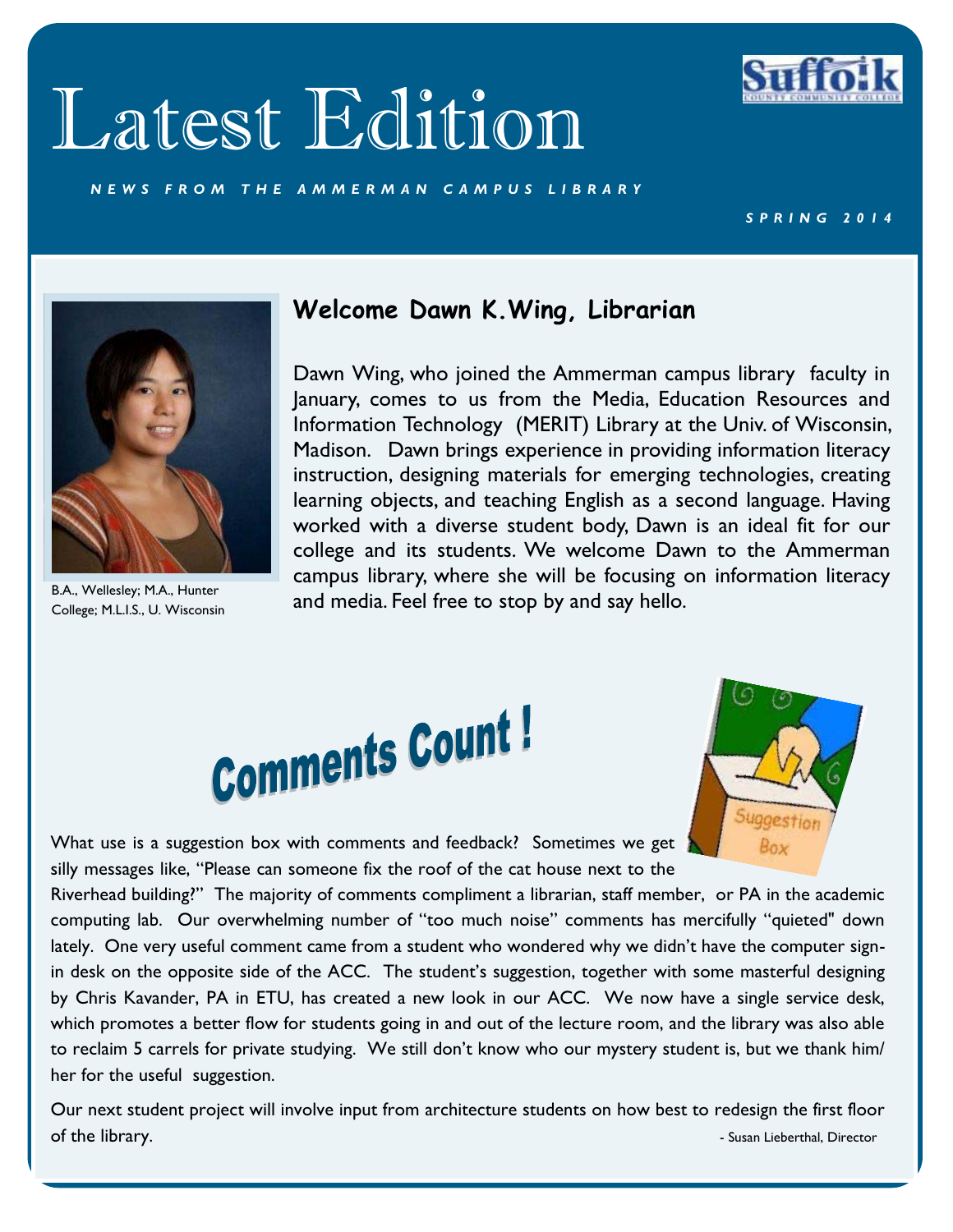#### **Book Sculpture Combines Architecture and the Human Figure**



In September, after weeks of sorting and then building bookupon-book, like bricklaying, adjunct assistant professor of reader services, Sheila D. Fox, unveiled a six-foot tall sculpture installation for the Ammerman campus library.

The sculpture, "Stacked Multiplicity: The Sky Window," symbolized how the building of knowledge through reading, thinking and reflecting can lead to insight and understanding. The top of the sculpture, with its head/window-like opening, which looked onto a sky-blue book cover with sun symbol designs, represented this path to enlightenment and wisdom. The sculpture also represented a monument or elegy to the printed book in this age of rapidly expanding digital resources and also represented an act of environmentalism through recycling.

 When asked to elaborate on the meaning of "Stacked Multiplicity," Fox explained: "Stacked Multiplicity" refers to

the multiple units of the books as well as the multiple meanings that are combined in one form. From the process of stacking to construct the architectural form there is the natural association with walls, rectangular spaces and windows. The spaces near the bottom are dark and in shadow and most of the windows are "blocked," all representing ignorance and confusion. But as one builds knowledge through books one is engaged in the "climb" to the ultimate achievement of clarity, enlightenment and wisdom as represented in "The Sky Window" at the top. Drawing upon traditional symbolism in art, that open "window" can also be seen as the self, awareness and illumination.

#### Sheila D. Fox, MLIS, MFA, is an Adjunct Assistant Professor of Reader Services at SCCC and a Fiber and Mixed-Media artist. Fox resides in South Huntington where she has been creating fiber sculptures from her home studio for over twenty-five years. Pictured here is one of her "solid plaiting" art forms, which interlaces commercially woven web-*About the Artist . . .*

bings and fabric tapes into three-dimensional, self-supporting forms. The forms evoke the strength and solidity of architecture, yet appear to be vulnerable and on the verge of collapse - defying one's expectations.

Fox has won several art awards over the years including a National Endowment for the Arts Fellowship, Artist-in-Residence for the NY State Council on the Arts, an Empire State Craft Alliance Award and Artist-in-Residence at the Museum of Art & Design in New York City. Her sculptures have been exhibited throughout the U.S. as well as in London, Paris, and Kyoto, Japan. **"Off Primary Flexigon" ( 7" x 14" x 6.5")**

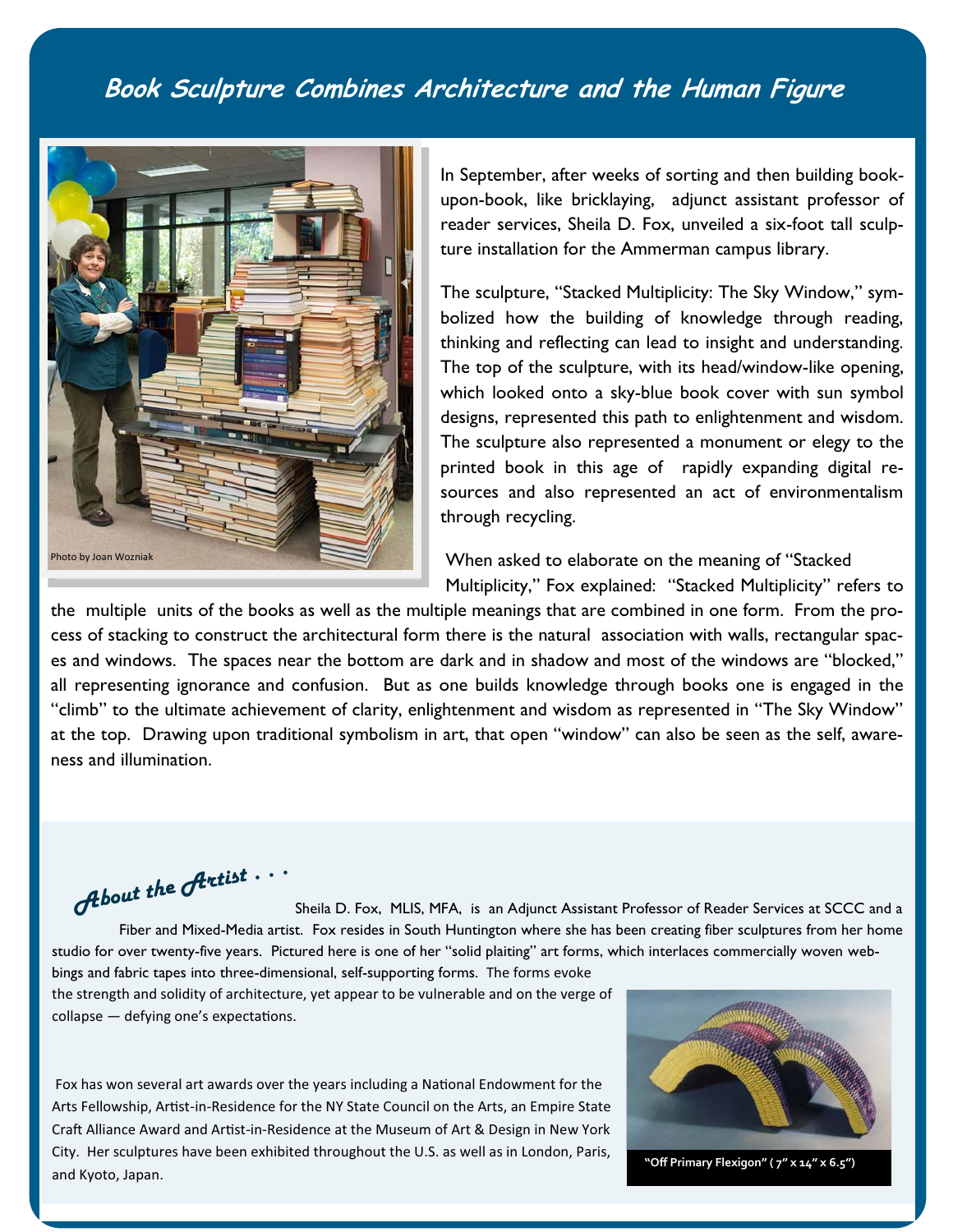# **Notes from Collection Development . . .**

#### *Do you know your library liaison?*

Historically each of the full-time librarians has been tasked to work with specific departments in order to ensure a useful and appropriate collection for all. We ask for the classroom faculty to aid us in managing our collections; after all, our biology faculty know what is most relevant as far as accuracy, quality and content in the field of biology, just as our psychology faculty know what is most relevant in the field of psychology. So please, determine who your library liaison is and set up a meeting with him/her so they can assist you in selecting items that are specific to your needs and to the



assignments your students will be working on. If you need to know who your library liaison is please contact Professor Provenzano at 451-5183. Thank you in advance for helping us to build the best collection possible.

- D. Provenzano

# $Enality$  language learners (ELL) Collection ...

The library has reorganized its growing ELL Collection to make it easier for students to find materials. Now students can browse the 200+ books by *Academic Skills*; *Conversation*; *Life Skills; Pronunciation*; *Reading Comprehension*; *Vocabulary*; and *Writing*. The collection also includes biographies and a large fiction section arranged by reading level. Any of these materials can be checked out of the library for four weeks with a current ID card.

At the request of students and faculty, we have also been adding more books that include CDs for the audio components; similarly, a growing number of library databases include a Listen button. Also useful for ELL students are the *Current Issues* databases which allow searchers to choose content by reading level. Lastly, don't forget to check out the ELL LibGuide easily accessible from the library's homepage under Research Guides or via http://libguides.sunysuffolk.edu/englishlanguage.



For more information on connecting Ammerman campus students with library resources and/or instruction on effectively using them, contact Prof. Lisa Meléndez at melendl@sunysuffolk.edu or 451-4171.

- L. Meléndez

**ELL Collection is located behind the Reference desk**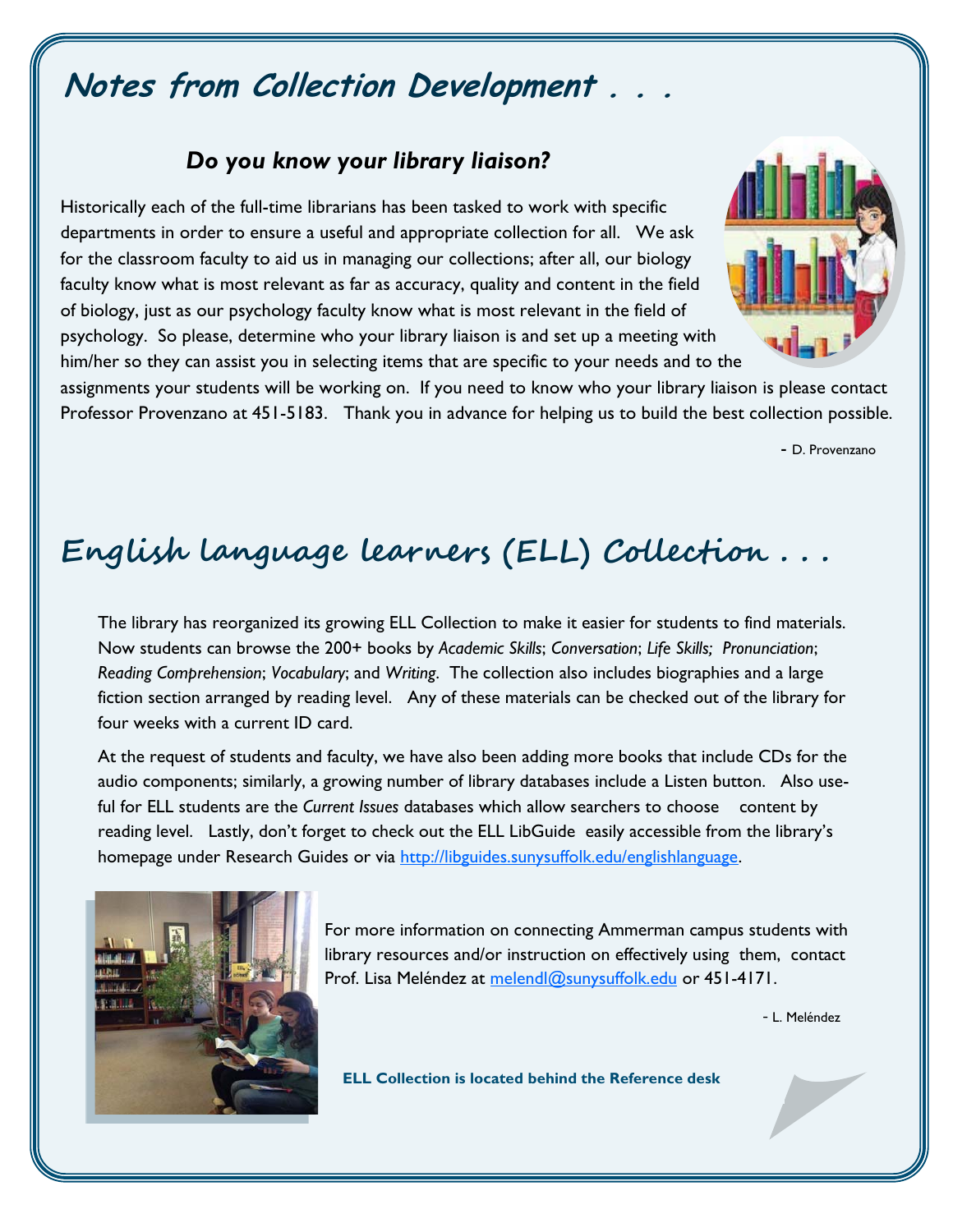#### **Happenings Around the Library . . .**



#### **Student Appreciation Day**

On September 18th the library hosted its first Student Appreciation Day in the main lobby. Circulation staff and librarians demonstrated how to navigate the Virtual Learning Commons and the library homepage. Students were invited to select a random question from a list of libraryrelated questions and navigate the website in search of its answer. Students who correctly answered the question were entered into a drawing for flash drives. All students participating received a stylus pen.



Circulation and Reference staff played Cupid in the lobby of the library during common hour on February 12th. Our '"matchmakers" selected a variety of books from the popular reading collection, inserted a paper heart in some, then disguised the books in heart-themed paper. Upon unwrapping a mystery book students discovered a new title from the popular reading collection, and for those with a heart hidden inside the book, a valentine's surprise awaited. Students chose from a selection of chocolates, water bottles, or flash drives.



Jodi Moran, left, and Karen DuBicki are all smiles after a successful morning of "matchmaking."

#### **BE ON THE LOOK OUT FOR THE LIBRARY'S END-OF-SEMESTER SEMESTER**

 **STRESS BUSTER!**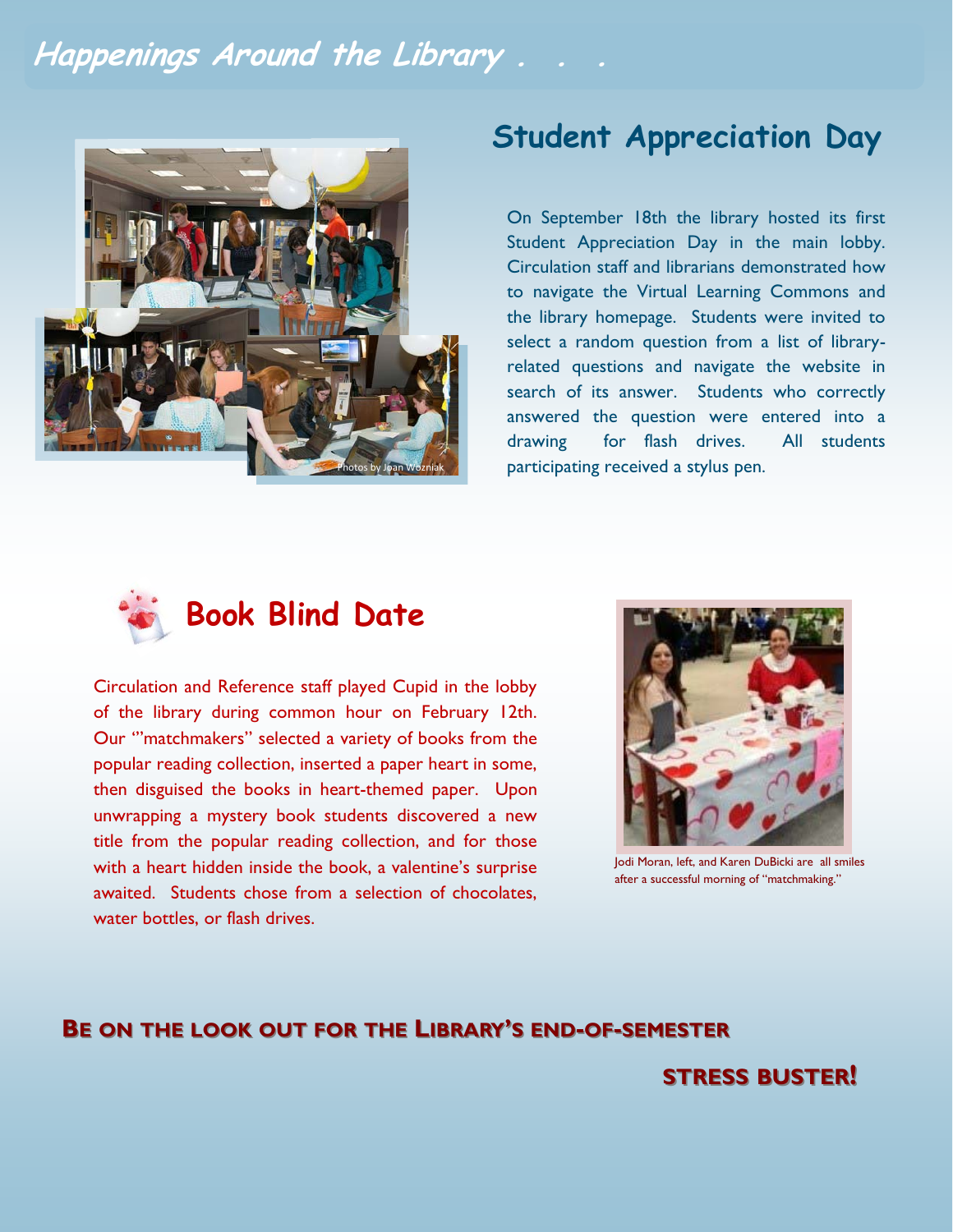# **Spaces in the Library: Find your study zone**



#### Group Study\*

- Second Floor: Rooms 201, 202, 203
- First Floor: Rooms 103, 104A

#### Lower Level:

- Room 12 equipped with VCR/DVD player for viewing videos
- Room 24 available M-F 8 a.m. 6 p.m. Veterans use only on W, Th
- \* To use group study rooms, stop by the Circulation desk with your ID to sign out the key.

#### Reference Area

Quiet Study is available throughout the Reference area on the first floor. There are also five carrels for private study outside Room 111.



# **Entire 2nd Floor**

#### **Library Policy**

- Keep conversations to a minimum and to a whisper.
- If you can be heard at the next table, you are too loud.
- Groups larger than 6 students will be removed from the library.
- Any noisy students or noisy groups will be removed from the library.

### **Silent Study**

Lower Level, Room 13, a.k.a. Harry Potter Room

#### Student Commons / Collaborative Labs

- First Floor: Room 104, equipped with a presentation station—Computer, Data Projector, and Smartboard, as well as whiteboards, tables, and lounge furniture.
- Lower Level: Room 10, equipped with computer workstations. Appropriate for small group collaboration (2-3 students). This is a Quiet Study area.

**REMINDER: A valid SCCC student ID is required to access the Academic Computing Center, Group Study Rooms, and to check out any library materials.**